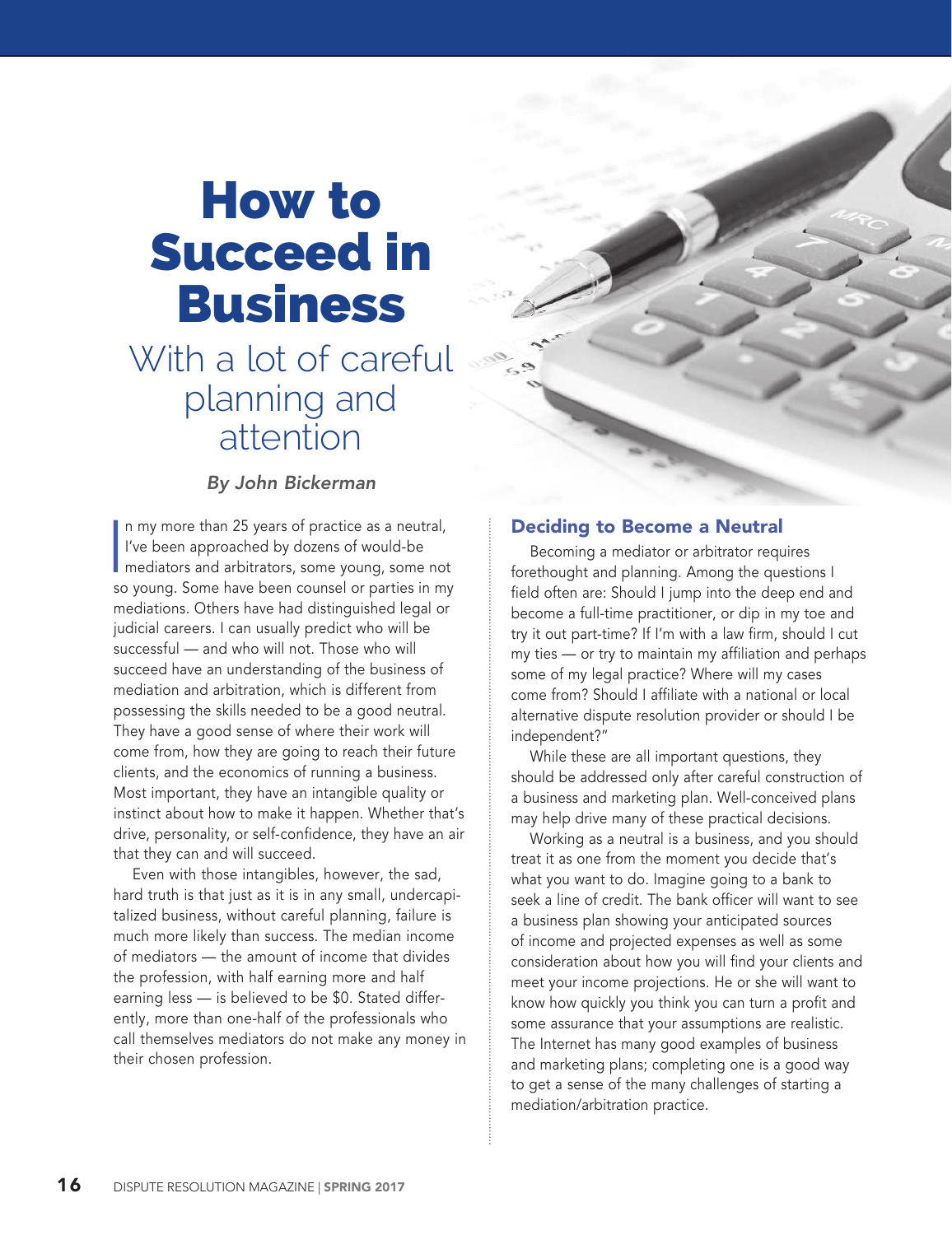Expecting the money you make in your new practice to equal what you earned before is usually unreasonable, which prompts an important question. Do you have the resources to survive on limited income until your practice catches fire? After deducting your living expenses, chart out your practice expenses. Initially, you may be able to keep those costs down, but they are never inconsequential. You will need a good website, a cell phone, and access to office and/or conference space. You will also need to finance your receivables — the fees you've earned but haven't yet collected. Most important, you need to set aside money to market your practice. It helps to have a reasonably comprehensive marketing plan.

# Finding a Niche and Selling Yourself

First, what's your target audience? Neutrals who have a specific practice area are much more likely to develop a clientele. Do you have special expertise or contacts that would lead to your being hired to resolve disputes? Are you especially well-respected or known in a particular area of the law or community? Once you have identified your target audience, how do you plan to reach it? Marketing plans need not be overly complicated. Start with whom you know and who might know you. Let all of them know you're going into a new area of practice. Asking for advice is often much more welcome than trying to "sell" yourself or your services, so meet with potential clients to find out what they need and get their guidance.

Several years ago, a friend of mine saw that the health-care industry was likely to become a hotbed of disputes and fertile ground for dispute resolution. He identified this niche market, learned the issues that might be relevant, marketed himself to potential consumers of his service, and carved out a thriving health-care dispute resolution practice. Many other niche practice areas are waiting to be discovered.

**6** [T]he sad, hard truth is that just as it is in any small, undercapitalized business, without careful planning, failure is much more likely than success.

I subscribe to the pinball theory of marketing. The more times you bounce off a bumper — get your name in front of a potential client — the more likely people are to give you a try. Write articles, give speeches, and use social media such as LinkedIn and Facebook to get your name out to potential clients. Even sending change-of-address notices, with mention of your new practice, to all your contacts and friends can help. Be systematic about marketing. Set up a calendar with tasks and deadlines and treat starting your new practice as a full-time job — because it can be and usually is.

Being professional from the moment you launch your practice is also crucial. You are probably going to ask clients to pay you hundreds of dollars an hour for your services, so everything about your presentation should reflect a high degree of professionalism. Be thoughtful about where to economize and where to spend to create the kind of appearance that you want for your business.

# Staying or Leaving the Firm

I often meet accomplished lawyers who see mediation as a suitable steppingstone to retirement and want to remain with their law firm as they transition to a neutral practice. I also see successful attorneys with substantial financial needs who can't forgo the income of their practice while they try to launch a new career. The question of whether to stay with a firm or go it alone has no one answer, but here are some broad generalizations from personal experience.

For lawyers in firms contemplating starting a practice, the advantages of maintaining affiliation are obvious. The firm has office space, secretarial support, phones, conference space, a reception area — in short, all the creature comforts of a highly professional setting. But there are both obvious and hidden costs of remaining with a firm. The economics of a mediator's or arbitrator's practice are vastly different from those of a successful partner. With some rare exceptions, the billing expectations and income generation at a firm will not change just because your practice has. Because being a neutral does not generate leverage from employing other attorneys in your work, the income you generate for the firm will almost always decline as your practice shifts toward dispute resolution. The flip side is that most of the firm's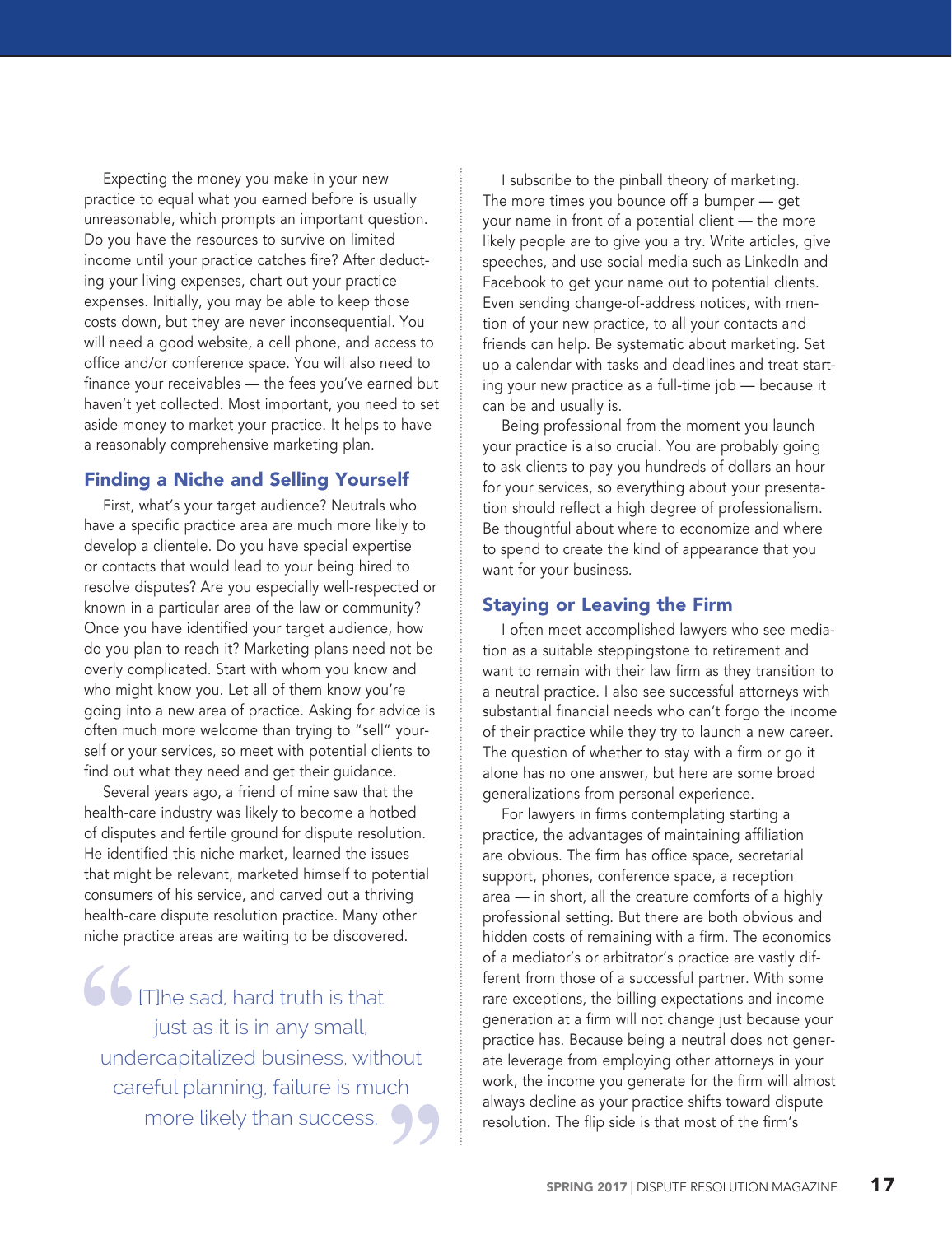overhead for which you are paying isn't necessary for a dispute resolution practice. You won't need lots of support staff or dawn-to-dusk reception services. While the importance of mailrooms has declined as more communications have become electronic, you will have even less need for these services. In short, the economics of a large or even a medium-sized firm just don't fit the practice of a neutral.

In addition to the economics, there is a more important drawback to firm affiliation: conflicts. As most firm lawyers know, under your state's rules of professional conduct, the clients of one partner and the ethical conflicts connected to them are imputed to all partners. In theory, with client consent, it may be possible to screen your neutral practice for these potential conflicts, but the reality is different. First, clients may not be willing to grant consent. Second, there are many potential retentions that you will never even learn about for which you were rejected because a party was uncomfortable with your firm affiliation. After I left my firm, I learned that I'd been proposed for and rejected for many matters solely because of my firm affiliation. In addition to the known conflicts, your fellow partners may resist your taking certain matters because of the future downstream conflicts such a retention would create for them. Once someone from the firm has been hired as a neutral by a major corporate client in a particular line of business, the firm may be precluded from taking on work from that client in the future. I experienced the problem of a putative downstream conflict firsthand I was being considered to mediate a billion-dollar, nationwide class-action matter. My law firm did not allow me to serve as the mediator in the case because the firm did not want to be precluded from future opportunities to represent one of the parties in the dispute. This experience convinced me that it was time to move on.

#### Affiliating with Private ADR Providers

The few national and many local providers of dispute resolution services generally follow the same model. These providers affiliate with neutrals as independent contractors. The full-service firms provide name recognition (of the firm), marketing, and, most important, office and support staff for a neutral. While you may not get your own office, you will have a place to hang your hat and access to phones, a receptionist, conference rooms, catering services, billing services, and all the support services a neutral could need. These firms will also provide varying degrees of marketing services to help promote your practice, but these come with a substantial cost, often starting out at 50% of your fees. (As your fees increase, the firm's share may decline.)

Even if you decide to affiliate with a provider, the ability to be successful will still rest with you and your ability to market yourself as a neutral, especially when you're starting out. Before a firm will be willing to welcome you into its fold, the business people there will assess the likelihood that you will be successful. That assessment may be based on your prior legal experience. In some states, bench experience will be an excellent credential. However, often the firm will want to see how you've done on your own generating clients and income. The admonitions about finding a niche and developing a plan apply with equal force to joining a dispute resolution firm. Of course, the obvious advantages of affiliating with a full-service firm are that you don't have to worry about running the business or collecting your fees. The firm will do all that work for you, and your association with the firm may help you generate business. The downside is that you pay a substantial price and give up some control over your practice. Especially for accomplished lawyers and jurists, provider affiliation may be a very attractive and profitable alternative.

I subscribe to the pinball theory of marketing. The more times you bounce off a bumper — get your name in front of a potential client the more likely people are to give you a try.